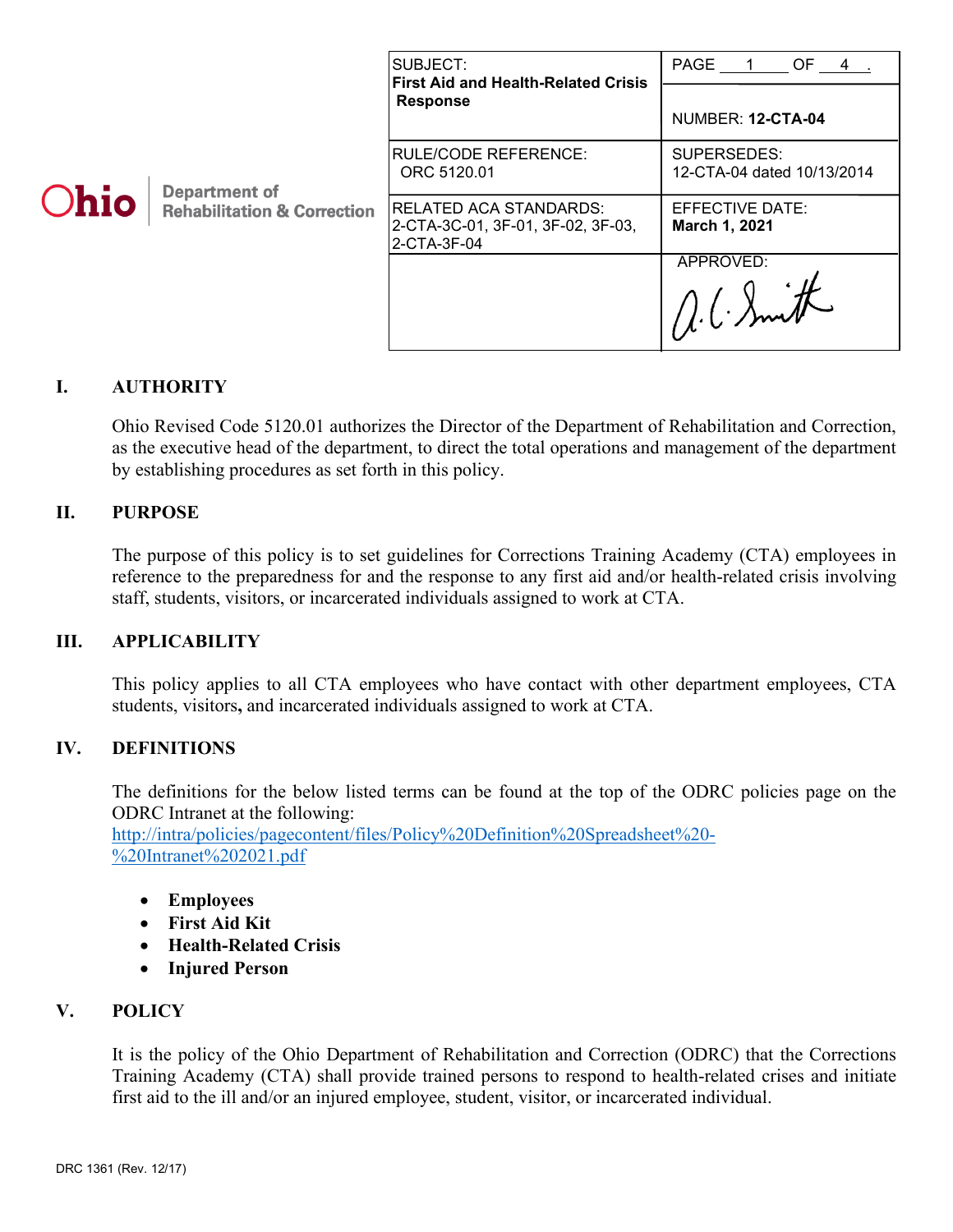## **VI. PROCEDURES**

### **A. General**

- 1. CTA employees shall be trained in the following areas:
	- a. Cardiopulmonary Resuscitation (CPR).
	- b. Response to health-related crises (e.g., administration of emergency first aid**).**
	- c. First aid kit locations.
	- d. Methods of obtaining additional assistance.
	- e. Appropriate documentation.
	- f. Proper notification of designated individuals.
- 2. For all regular, full-time CTA employees, the CTA program administrator 1 (PA1) or designee shall ensure that all new CTA employees complete an Emergency Information form (DRC1758). The PA1 shall obtain an updated Emergency Information form (DRC1758) from all CTA employees annually.
- 3. When completed by CTA staff, the Emergency Information form (DRC1758) shall be maintained in the Superintendent's Office. An online server folder with the CTA staff Emergency Information forms (DRC1758) shall be accessible to CTA executive staff. This form shall be used for emergency purposes only.
- 4. For all students and/or participants staying overnight at CTA, everyone shall fill out a CTA Student Emergency Contact Information form (DRC1854) provided by the sergeant or staff member issuing keys. The forms shall be maintained in a 3-ring binder in the sergeant's office. At the end of the training session, the student's/visitor's emergency form shall be shredded. This form shall be used for emergency purposes only.
- 5. For the incarcerated individuals who work on the grounds of the CTA, their medical information shall be maintained at the Pickaway Correctional Institution (PCI) or other prisons in accordance with ODRC Policy 07-ORD-11, Confidentiality of Medical, Mental Health**,** and Recovery Services Information.

### **B. Student/Staff Illness or Injury**

- 1. Upon a CTA employee being notified of an ill or injured employee, student, visitor, or incarcerated individual, and if a CTA CPR-certified staff member is not already on the scene, the CTA employee shall respond within four (4) minutes during regular business hours to assist the ill/injured person.
- 2. The following procedure shall be followed for ill and/or injured persons during regular business hours (7:45 A.M. – 5:00 P.M.):
	- a. All persons who become ill and/or injured shall notify a CTA employee.
	- b. All persons who happen upon an ill and/or injured person shall notify a CTA employee.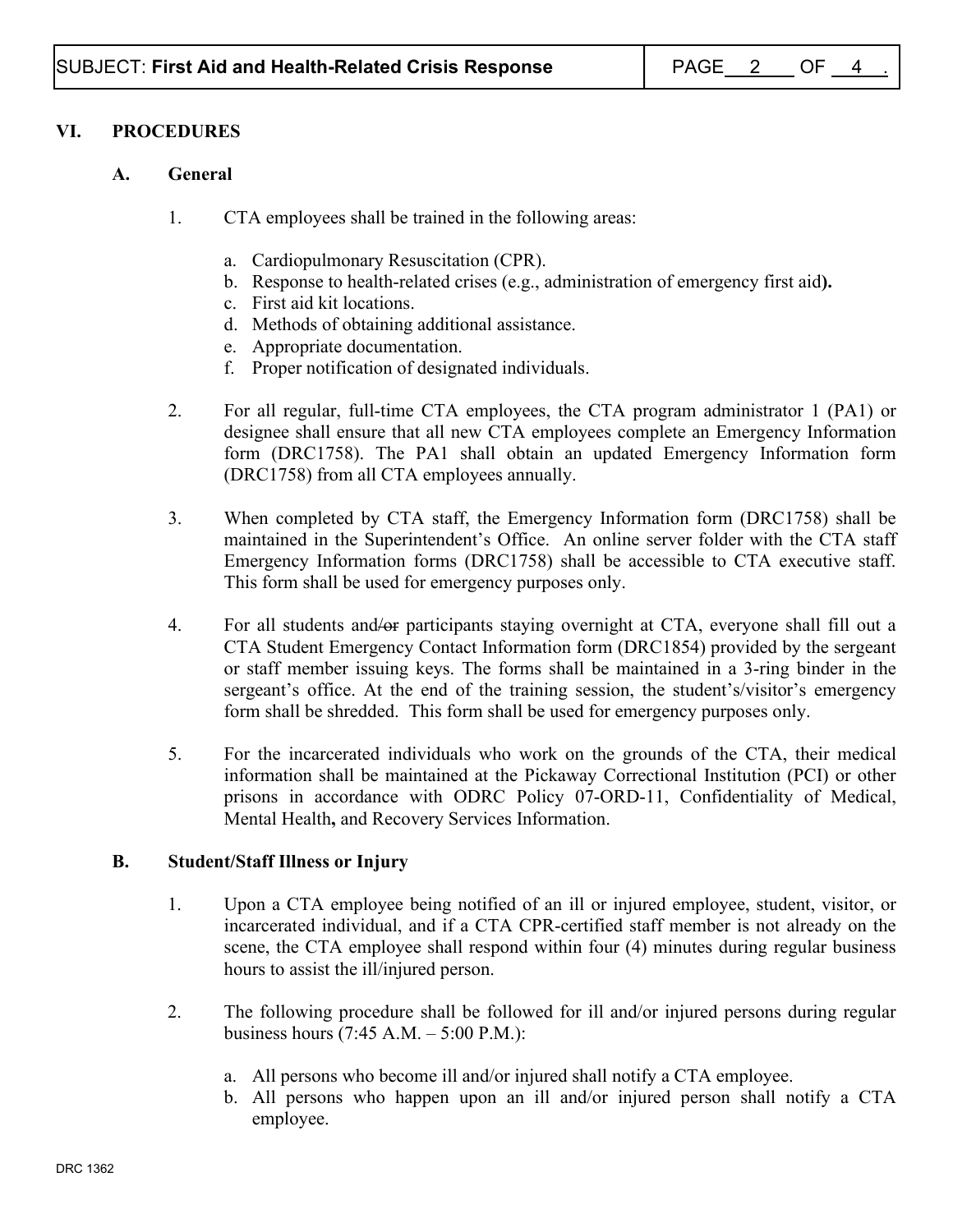# SUBJECT: **First Aid and Health-Related Crisis Response** | PAGE\_\_\_3\_\_\_\_OF\_\_\_4

- c. The notified CTA employee shall do an immediate assessment of the injury or illness and provide the appropriate first aid treatment for the injury or illness.
- d. If the injury or illness is of such a nature that the CTA employee is unable to control or resolve the issue, the 24-hour local emergency medical service (EMS) shall be notified by CTA staff by calling 911. The Emergency/Service Request form (DRC1378) shall be completed by the CTA employee who calls 911.
- e. The involved CTA employee(s) shall assist the person in completing the online Accident/Illness Report (DRC1796E) if the ill and/or injured party is unable to do so. The CTA employee and the ill/injured party shall also complete an Incident Report (DRC1000).
- f. All non-ODRC students shall complete the Accident/Illness Report (DRC1796E) online with the assistance of a CTA employee. A copy of the form shall go with the Non-ODRC student, and it shall be their responsibility to give the form to their appropriate authority. The CTA program manager or CTA employee assisting the non-ODRC student shall ensure a copy of the report is provided to the non-ODRC agency and CTA safety and health coordinator.
- 3. The following procedure shall be followed for persons that become ill and/or injured after regular business hours (5:00 P.M. **-** 7:45 A.M.):
	- a. All persons who become ill and/or injured and need assistance should call the PCI Control Center by dialing "0" from a dorm hall phones or dial 911 direct from a cell phone to report the illness or injury and request assistance.
	- b. The PCI shift commander shall contact the CTA superintendent or designee and provide a verbal account of the incident. Written Incident Reports (DRC1000) shall be completed by all staff members involved prior to departure from their shift.
- 4. If a student/employee experiences a health-related crisis which requires transport to a local hospital or emergency room, depending upon the seriousness of the situation, the superintendent or designee shall promptly contact the person designated on the CTA Emergency Contact Information (DRC1854). The superintendent or designee shall provide the location where care is to be administered and other information as permitted.

# **C. Incarcerated Individuals Illness or Injuries**

- 1. Incarcerated individuals assigned to work at CTA who are injured or become ill while at CTA and require medical assistance, which cannot be addressed through basic first aid, the CTA employee supervising the incarcerated individual shall contact the on-duty sergeant/officer to report the incident. The supervising employee shall complete an Incident Report (DRC1000) regarding their actions in response to the individual's injury or illness.
- 2. In the event the incarcerated individual requires immediate medical assistance, the employee at the scene shall provide medical aid consistent with the employee's level of training. At the first opportunity, a CTA employee shall contact the PCI Main Control Center by dialing "0" to report the individual's injury and request a PCI supervisor be dispatched to the scene. The CTA employee shall provide as much information (i.e., who, what, where, when) as soon as possible to the Control Center officer.